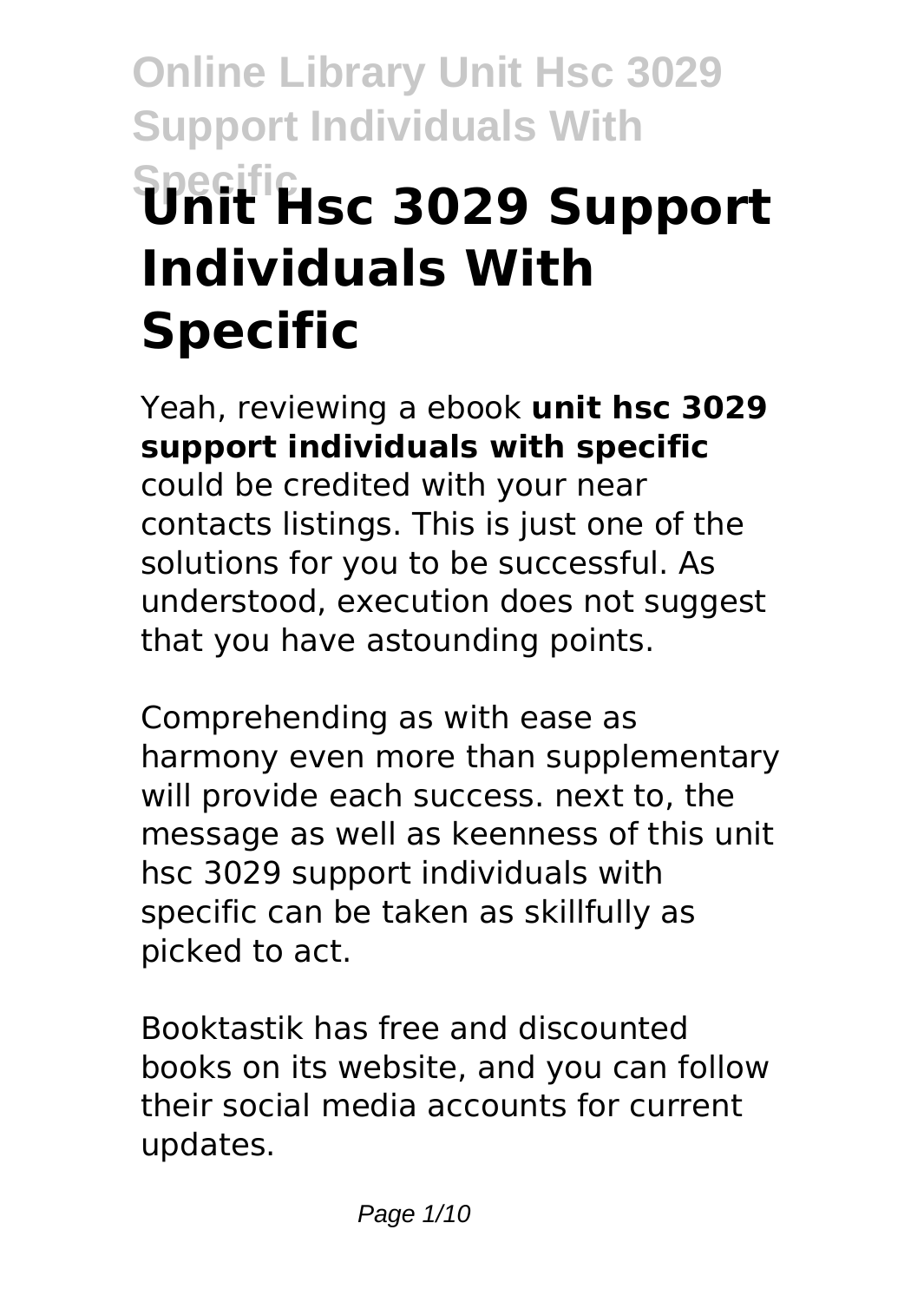**Specific Unit Hsc 3029 Support Individuals** UNIT HSC 3029: Support Individuals with Specific Communication Needs Tutor's Handbook. 2 | P a g e Acknowledgements Skills for Care is pleased to acknowledge the work of St Luke's Hospice Plymouth and Venus Training & Consultancy in researching and writing these learning materials.

### **UNIT HSC 3029: Support Individuals with Specific ...**

Unit HSC 3029 Support Individuals with Specific Communication Needs. 1.1. Explain the importance of meeting an individual's communication's needs. Communication is an essential part of all relationships, and as a support worker, the ability to communicate well with the service users is a basic requirement for doing my job.

### **Comm1.pdf - Unit HSC 3029 Support Individuals with ...**

Unit HSC 3029 Support Individuals with Specific Communication Needs. 1.1.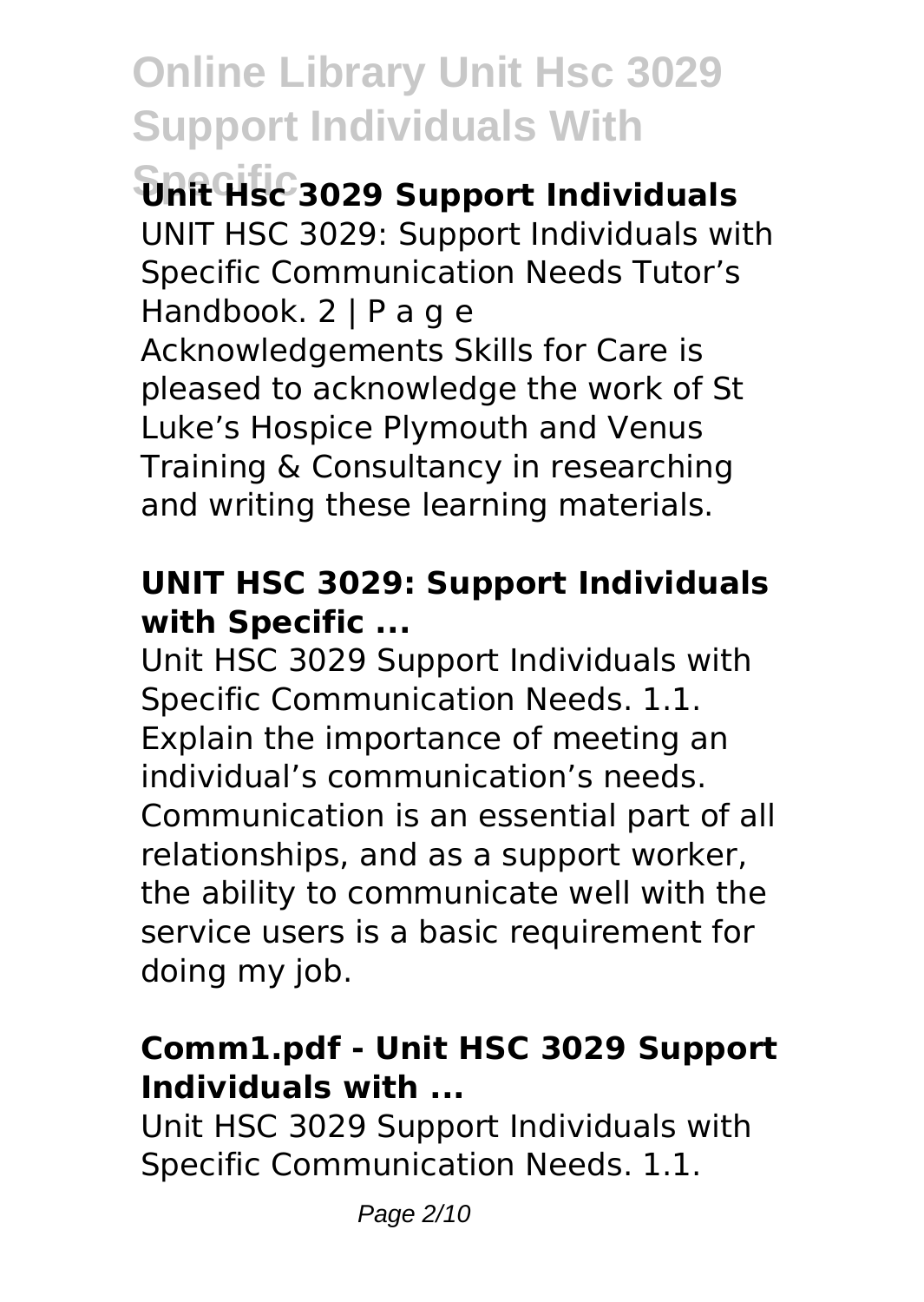**Specific** Explain the importance of meeting an individual's communication's needs. Communication is an essential part of all relationships, and as a support worker, the ability to

### **Unit Hsc 3029 Support Individuals With Specific**

Unit Hsc 3029 Support Individuals With Specific Author: rmapi.youthmanual.com -2020-11-13T00:00:00+00:01 Subject: Unit Hsc 3029 Support Individuals With Specific Keywords: unit, hsc, 3029, support, individuals, with, specific Created Date: 11/13/2020 8:51:00 PM

#### **Unit Hsc 3029 Support Individuals With Specific**

HSC 3029: Support individuals with specific communication needs . Unit reference . T/601/8282 . Level . 3 . Credit value . 5 . GLH. 35. Unit aim . This unit is for those who support individuals with specific communication needs. It provides the learner with the knowledge and skills that address personal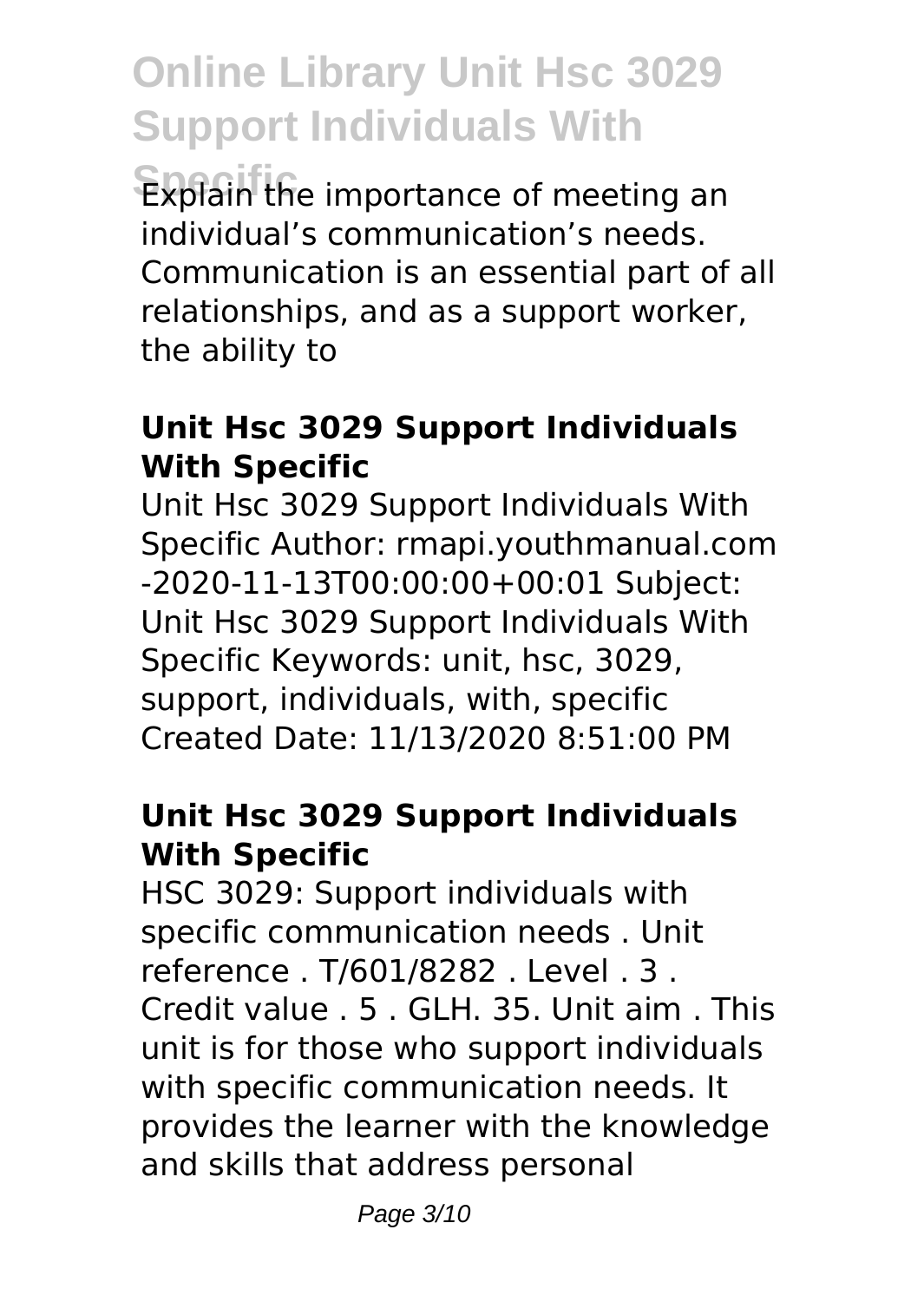**Online Library Unit Hsc 3029 Support Individuals With** interaction and the use of special ...

### **HSC 3029: Support individuals with specific communication ...**

Unit HSC 3029 Support Individuals with Specific Communication Needs. 1.1. Explain the importance of meeting an individual's communication's needs. Communication is an essential part of all relationships, and as a support worker, the ability to communicate well with the service users is a basic requirement for

### **Unit Hsc 3029 Support Individuals With Specific**

Essay on How to Support Individuals With Specific Communication Needs Unit 4222-324 (HSC 3029) Understand specific communication needs and factors affecting them Explain the importance of meeting an individual's

### **How to Support Individuals With Specific Communication ...**

Q&A L3 U 74(HSC 3029) cr5 Support Individuals with Specific Communication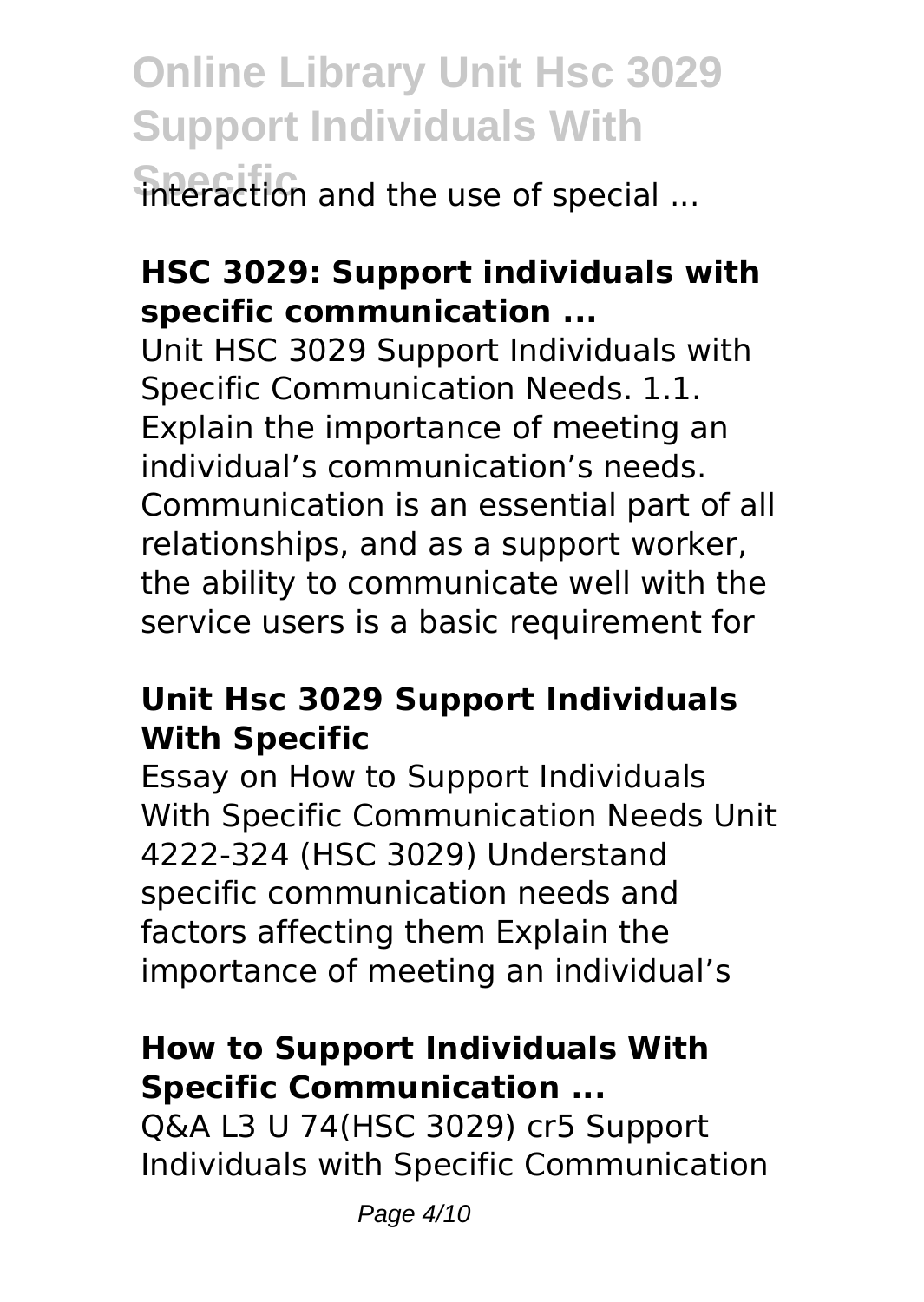**Online Library Unit Hsc 3029 Support Individuals With Specific** Needs.doc

### **(DOC) Q&A L3 U 74(HSC 3029) cr5 Support Individuals with ...**

Outcome 1 Understand specific communication needs and factors affecting them The learner can: 1.Explain the importance of meeting an  $individual& #39:s$  communication needs. Communication is one main means we humans use to interact with others, and let

#### **(DOC) Unit 4222-324 Support individuals with specific ...**

Unit HSC 3029 Support Individuals with Specific Communication Needs. 1.1. Explain the importance of meeting an individual's communication's needs. Communication is an essential part of all relationships, and as a support worker, the ability to communicate well with the service users is a basic requirement for doing my job.

### **Unit HSC 39 Support Individuals**

Page 5/10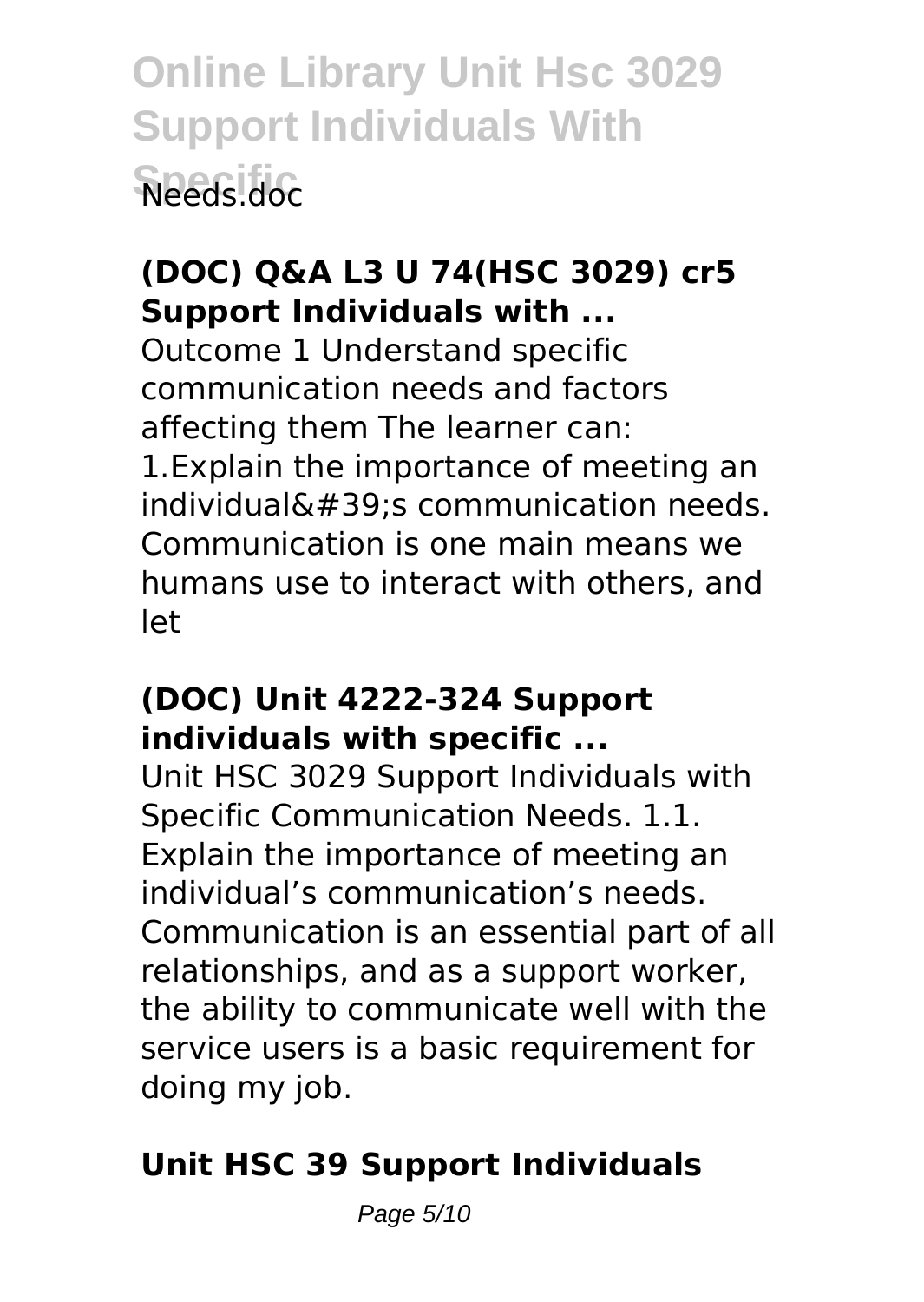**Specific With Specific... | Bartleby**

declaration unit hsc 3029 support individuals with specific can be one of the options to accompany you past having extra time. It will not waste your time. bow to me, the e-book will agreed ventilate you new matter to read. Just invest tiny get older to entrance this online statement unit hsc 3029 support individuals with specific as ...

### **Unit Hsc 3029 Support Individuals With Specific**

Unit Hsc 3029 Support Individuals Unit HSC 3029 Support Individuals with Specific Communication Needs. 1.1. Explain the importance of meeting an individual's communication's needs. Communication is an essential part of all relationships, and as a support worker, the ability to communicate well with the service users is a

### **Unit Hsc 3029 Support Individuals With Specific**

Unit 3029 Hsc Essay 1538 Words | 7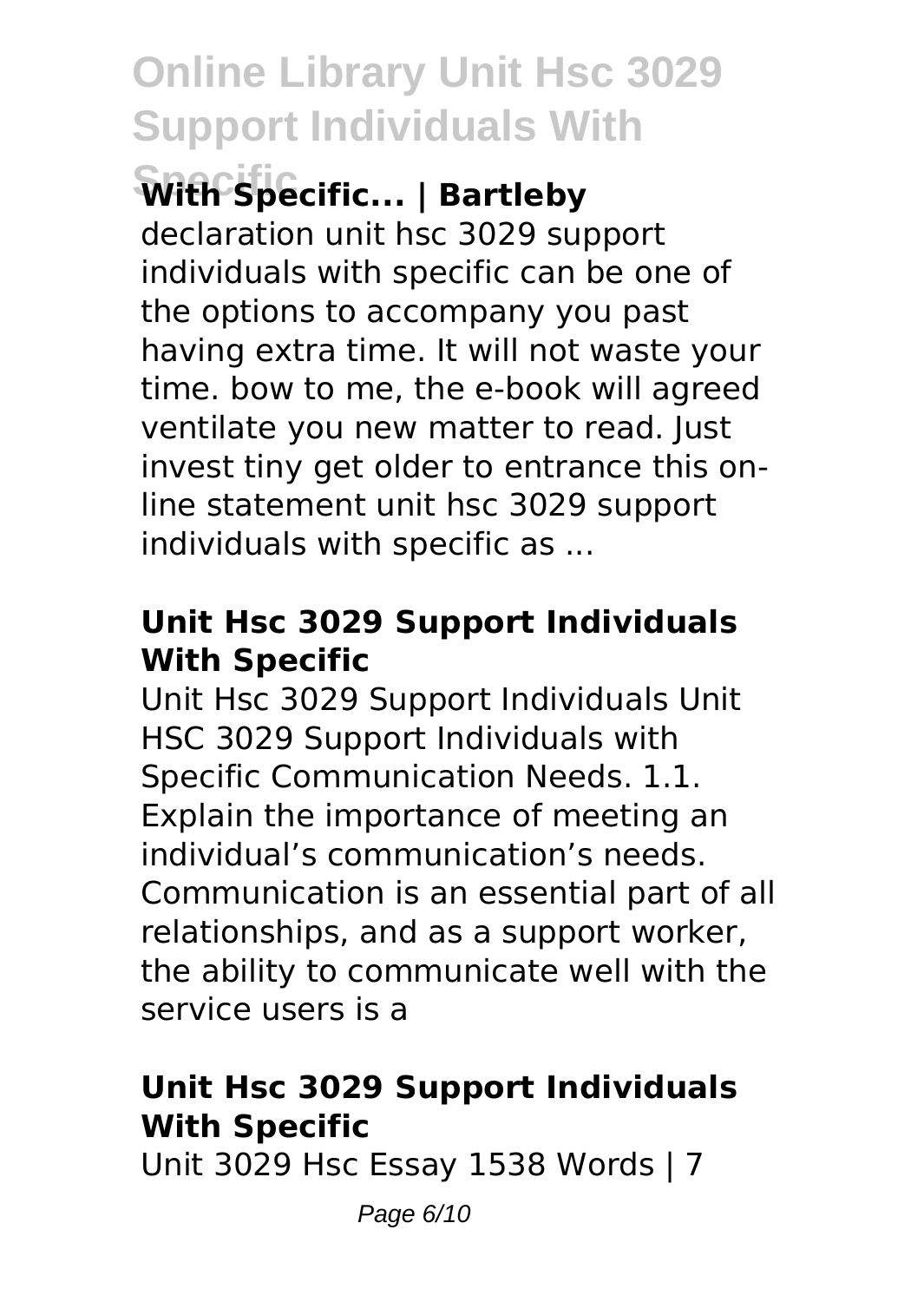Pages. Marie H-Hollands Unit HSC 3029 Support individuals with specific communication needs Outcome 1 1.1 Meeting our patients individual communication needs allows them the opportunity to keep themselves safe, this means by able and comfortable to report any concerns they may have.

### **Hsc 3029 Essays | AntiEssays**

Unit 29/HSC 3029: Support Individuals with Specific Communication Needs Unit code: T/601/8282 QCF Level 3: BTEC Specialist Credit value: 5 Guided learning hours: 35 Unit aim This unit is for those who support individuals with specific communication needs. It provides the learner with the knowledge and skills that address personal interaction

### **UNIT S Unit 29/HSC 3029: Support Individuals with Specific ...**

Support individuals with specific communication needs Unit 4222-324 (HSC 3029) 1 - Understand specific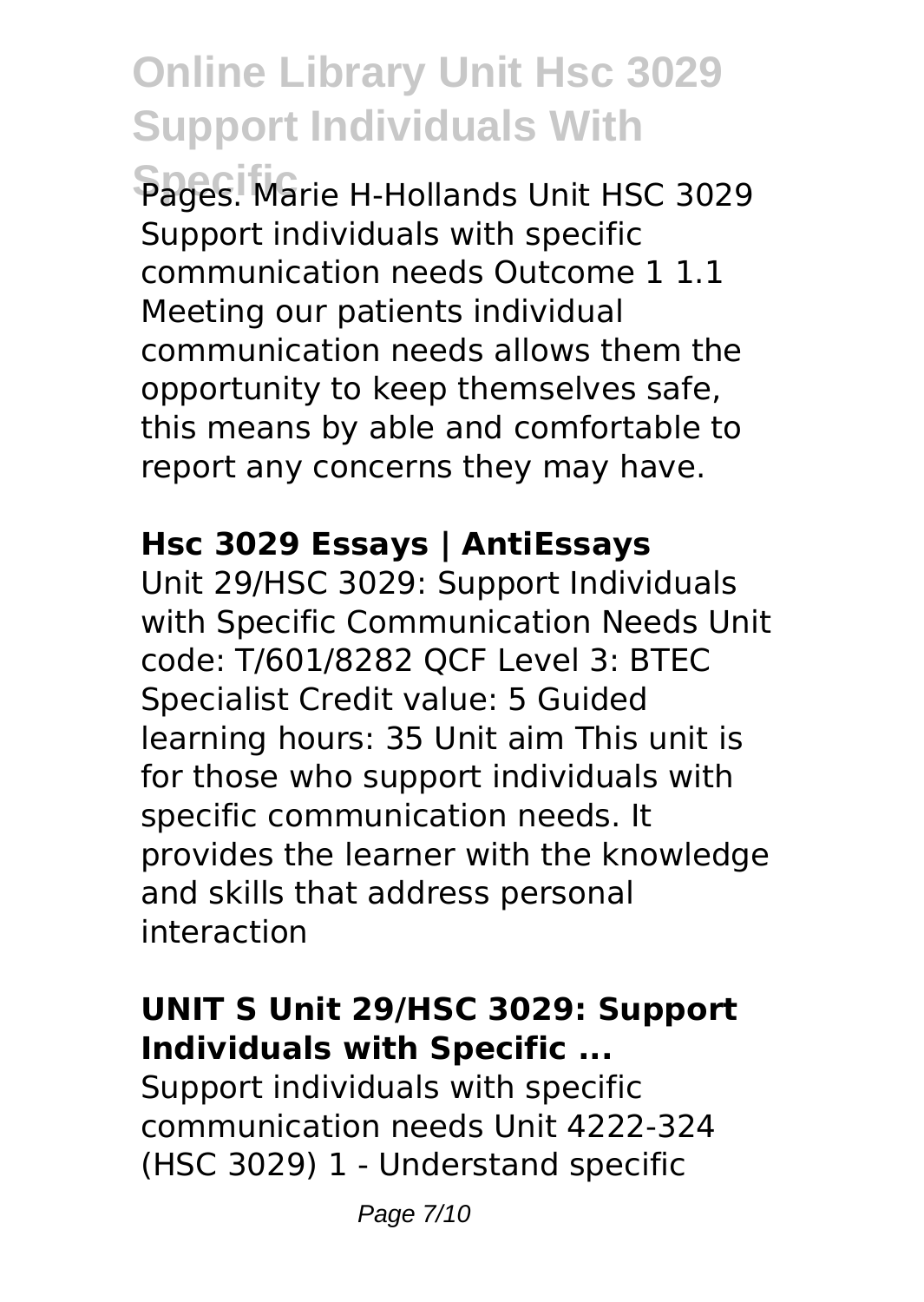**Sommunication needs and factors** affecting them 1. explain the importance of meeting an individual's communication needs Individuals who have communication problems need support to enable them to express themselves effectively.

### **Unit 4222-324 Support Individuals with Specific Essay ...**

Unit HSC 3019 Support individuals in their relationships 265 Unit HSC 3020 Facilitate person centred assessment, planning, implementation and review 268 Unit HSC 3022 Support individuals to live at home 272 Unit HSC 3029 Support individuals with specific communication needs 276 Unit HSC 3035 Support individuals who are bereaved 280

### **Level 2 Diploma in Health and Social Care (Adults) for ...**

Unit HSC 3029 Support Individuals with Specific Communication Needs. 1.1. Explain the importance of meeting an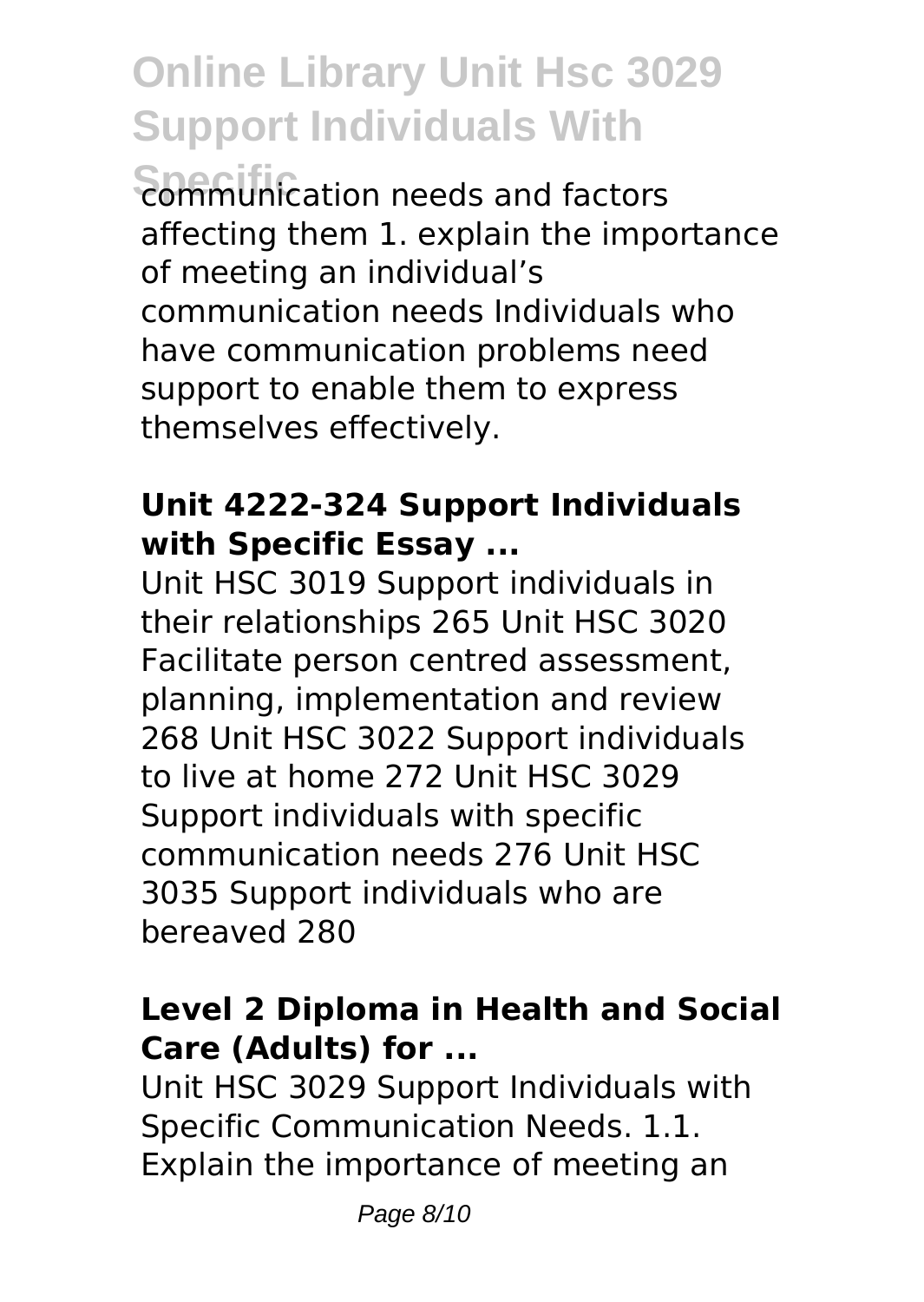*<u>Fidividual's</u>* communication's needs. Communication is an essential part of all relationships, and as a support worker, the ability to communicate well with the service users is a basic requirement for doing my job.

### **Unit HSC 39 Support Individuals With Specific ...**

Unit 4222-324 Support individuals with specific communication needs (HSC 3029) Outcome 1 Understand specific communication needs and factors affecting them. 1.1 It is very important for the individual to be able to communicate. They need to tell us their practical needs, emotional needs etc and to respect their rights.

### **Essay about Unit 4222-324 Support Individuals with ...**

An individual may use a form of communication that is not based on a formal language system because they might not have been taught the right way or not at all, might have found it